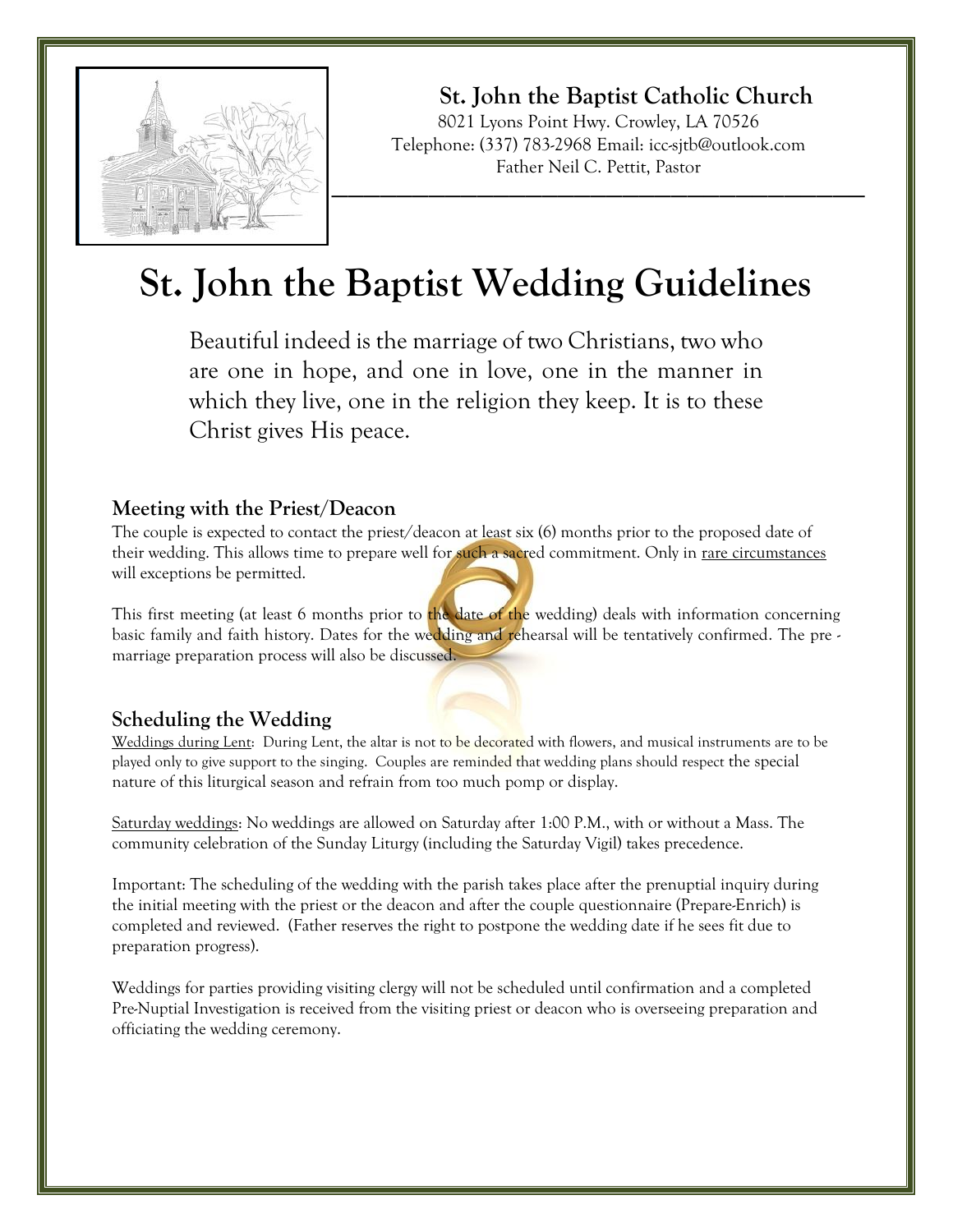# **Wedding Ceremony**

Couples are encouraged to celebrate their marriage in the context of the Mass, which gives full expression to our Catholic faith, but also may prefer a simple wedding rite. According to diocesan policy, weddings between a Catholic and non-Catholic may not be celebrated within a nuptial Mass. Also, couples who are presently cohabitating should not celebrate a nuptial Mass and will be married according to the simple wedding rite.

# **Special Circumstances**

# **Marriage between Catholic and Non-Catholic**

Marriages between a Catholic and non-Catholic are possible with special permission, however, the wedding ceremony may not take place in the context of the Mass.

## **Previous Marriage**

If either party (whether Catholic or not) had entered into a previous marriage, steps must be taken immediately to prove the eligibility of remarriage. As this can delay the process, no plans for the second marriage can be made until both parties are free to marry.

# **Time of Wedding**

Weddings should be scheduled as follows:

- Friday, 7:00 pm
- Saturday, 10:00 am, 11:00 am, 1:00 pm
- Sunday, No weddings
- Weddings cannot be scheduled on the afternoon of the eve of a religious feast (e.g. January 1, December 8, Christmas) or a holy day of obligation. Weddings cannot be scheduled on All Soul's Day, Ash Wednesday or during Holy Week.

# **Time of Rehearsal**

Rehearsals for Friday night weddings are preferably scheduled on Thursday evenings at 6:30 or 7:00 P.M. or on Friday evenings at 5:30 or 6:00 P.M. Please confirm the exact time with the priest or deacon to reserve the church.

# **Documents Needed and Other Requirements**

The following documents and requirements must be presented or complied with before the marriage ceremony takes place:

1) Current/updated Baptismal Certificate of the bride and groom (Catholic and non-Catholic). Be sure to inform the parish where you were baptized that this is for marriage. There are notations to be filled on the back of the certificate which include  $1<sup>st</sup>$  Communion, Confirmation and Marriage information. Certificates may not be more than 6 months old at the time of the wedding as they provide certification of freedom to marry. We ask you to request the certificates within six months.

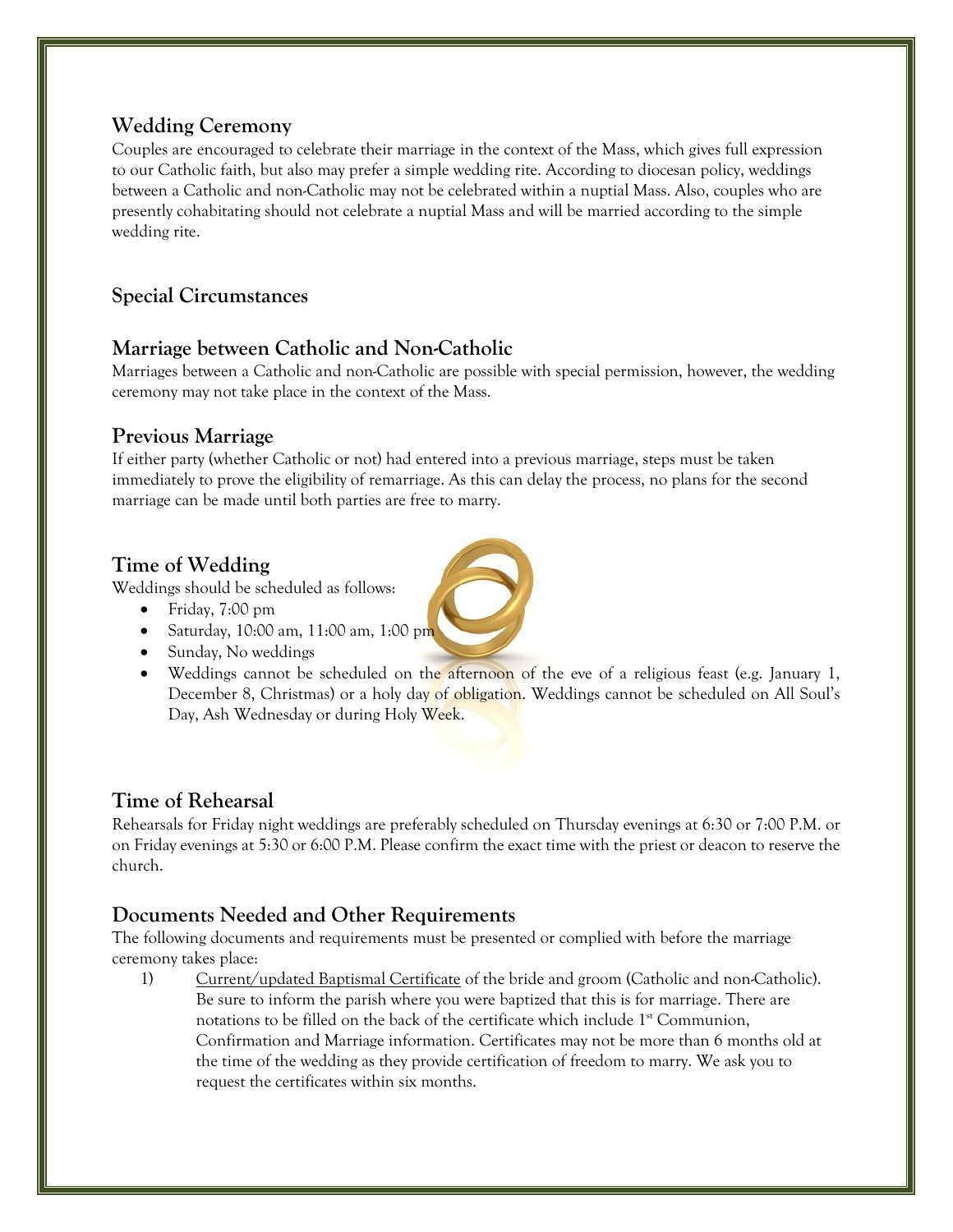- 2) Non Baptized Persons: A copy of the birth certificate is required.
- 3) If one or both have previously married, divorce papers (or death certificate) and Catholic Declaration of Nullity is required.
- 4) Parties not from St. John the Baptist or Immaculate Conception Parishes need written permission (Letter of Release) from their home parish pastor to marry outside of their church parish. Please bring this with you to give the priest at your initial meeting.
- 5) A Pre-Nuptial questionnaire is filled out by the priest/deacon and couple on your personal status and convictions.
- 6) In an interfaith marriage between a Catholic and a Christian of another church, or a non Christian, the Catholic party promises to live the faith and to encourage baptism and education of the children according to the Roman Catholic tradition. There will be no Mass celebrated in an interfaith marriage per the Bishop's request.
- 7) Before final arrangements, the couple must attend pre- marriage preparation process as indicated by the Pastor or Deacon. You will receive a certificate which should be brought to the office prior to the wedding or at your final meeting with the priest. It is a requirement for us to place this in the parish file for your wedding records.
- 8) Marriage licenses may be obtained at the office of the Clerk of Court at the parish courthouse. At least one of the persons must be a resident of the parish where the license is purchased.
	- There is a 72 hour waiting period from the time of issuance before you can be married.
	- The marriage license is valid for only 30 days from the date of issuance.

IMPORTANT: Bring the marriage license to the wedding rehearsal. The license will be signed at the rehearsal or prior to the ceremony, but not during the ceremony. The wedding cannot proceed if the marriage license is not presented at the rehearsal.

#### **Music**

Because a church wedding is a service of worship, the music is to proclaim and exemplify the Christian understanding of marriage. A marriage is a Sacrament of the Church. Therefore, musical selections should be appropriate. Genre's of Country, Pop, Rhythm and Blues, etc. are not allowed. All selections should be made in consultation with the Pastor, Deacon or musician appointed by the Pastor. Musical selections must be discussed with the priest/deacon.

Our music policy is as follows:

- You may select any vocalist you wish.
- Our choir director, Ms. Maria Smith plays for all weddings occurring at St. John the Baptist Church. You should contact her once you have reserved the Church. Her phone number is (337) 458-2772. Her fee is \$200. If she is unavailable, a couple may hire another musician.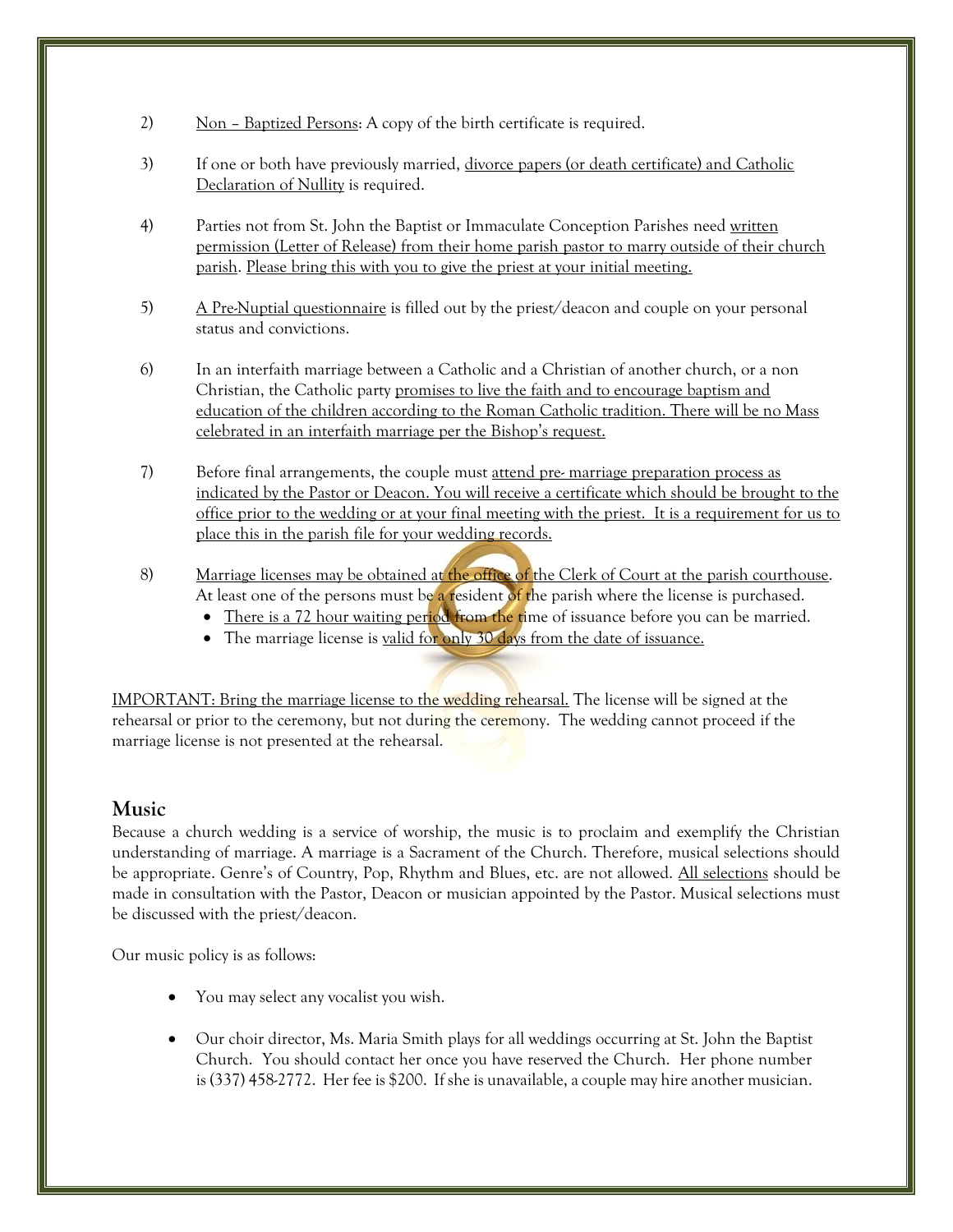• There will be no recorded music played over our sound system.

## **Place of the Wedding**

Usually the marriage is contracted in the church parish of the bride or groom. Garden or home weddings are never permitted. If either the bride or the groom is a member of another church, permission may be obtained for the wedding to be celebrated in that church. It is permissible to have a priest (family friend or relative) from another parish officiate in our church. A delegation letter will be sent to that particular priest from our parish office.

#### **Attendants**

All we require are two Christian witnesses, the maid of honor and best man. We are willing to allow eight adult couples (which includes the maid of honor and the best man), and two children (required age – at least 4 years old) to be in the wedding party. As Christian witnesses, all in the wedding party should be practicing their faith and models of disciples of Jesus.

The bride, groom, and all attendants must wear formal attire and dress shoes that are appropriate to the solemn nature of a wedding. If anyone in the wedding party consumes drugs or alcohol prior to the wedding, they will immediately be removed from the wedding party.

#### **Altar Servers**

We recommend that you arrange to have at least one altar server. If you need to have a server appointed, please contact the parish.

#### **Lectors**

Lectors read the Scriptures readings chosen for the nuptial ceremony. Up to three (3) lectors may be chosen for this duty. Friends or family members of the bride and/or groom may serve as lectors. **Lectors must be practicing Roman Catholics.** Church law does not permit a non-Catholic to participate in the Liturgy as a lector. It is recommended that you select experienced lectors, if possible. They should be in attendance at the wedding rehearsal to practice their part in the ceremony.

## **Floral and Decoration Guidelines**

Flowers and decorations can add much to the beauty of the ceremony. However, care must be taken in preparation and in clean up after the wedding.

- 1. Normally one or two large arrangements are sufficient for a wedding ceremony. Placement on the Sanctuary floor is as follows:
	- a) Pulpit area
	- b) In front of the altar.

Nothing in the path of the officient (priest), or altar servers, or the lectors as they approach the pulpit.

- 2. Pew bows/flowers must be attached with tape.
- 3. Candles are not permissible.
- 4. There will be no unity candles allowed.